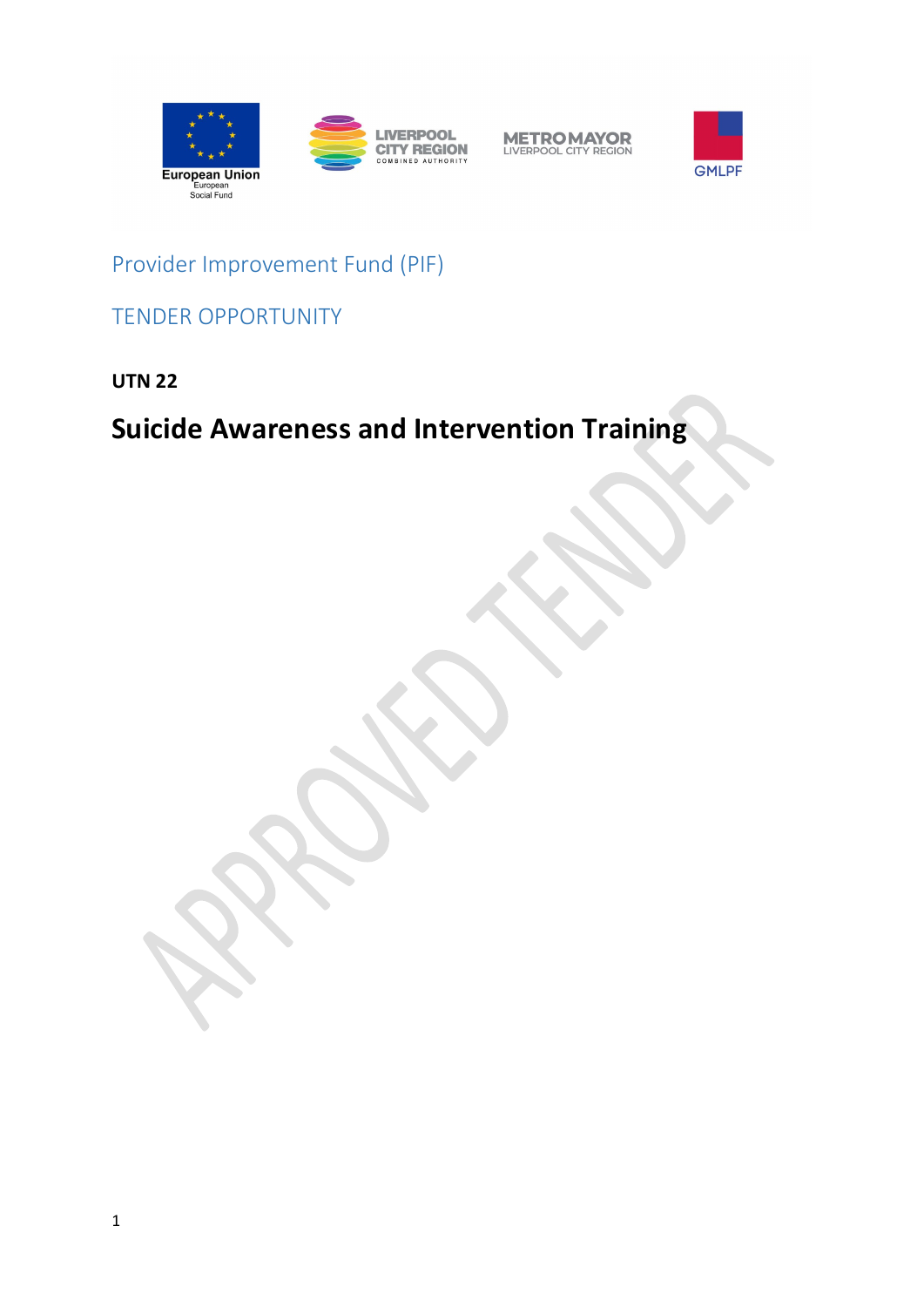





# 1. Introduction

### PIF Overview

**The Provider Improvement Fund (PIF)** offers a comprehensive programme of training and development to local learning providers who operate in the post-16 learning sector.

The programme is funded by the **European Social Fund (ESF)** and the **Strategic Investment Fund (SIF)** through the **Liverpool City Region Skills and Apprenticeship Hub** project. **GMLPF** is managing the **Provider Improvement Fund (PIF)**, working in conjunction with the **Liverpool City Region Mayoral Combined Authority.**

The **Provider Improvement Fund (PIF)** programme runs from June 2021 to September 2022.

#### PIF Aims

The **PIF** programme aims to facilitate improvements in the local learning sector, including:

- Improving the quality and delivery of local learning programmes
- Supporting the growth and development of learning providers and their learning programmes
- Supporting the post-16 sector to adapt to change and become more responsive by completing training and development that builds their capacity and capability
- Increasing the proportion of LCR learning providers with an Ofsted Grade 2 or above
- To capacity build the learning provider base
- To provide a strong legacy dimension to all the training delivered
- To improve the experiences of learners.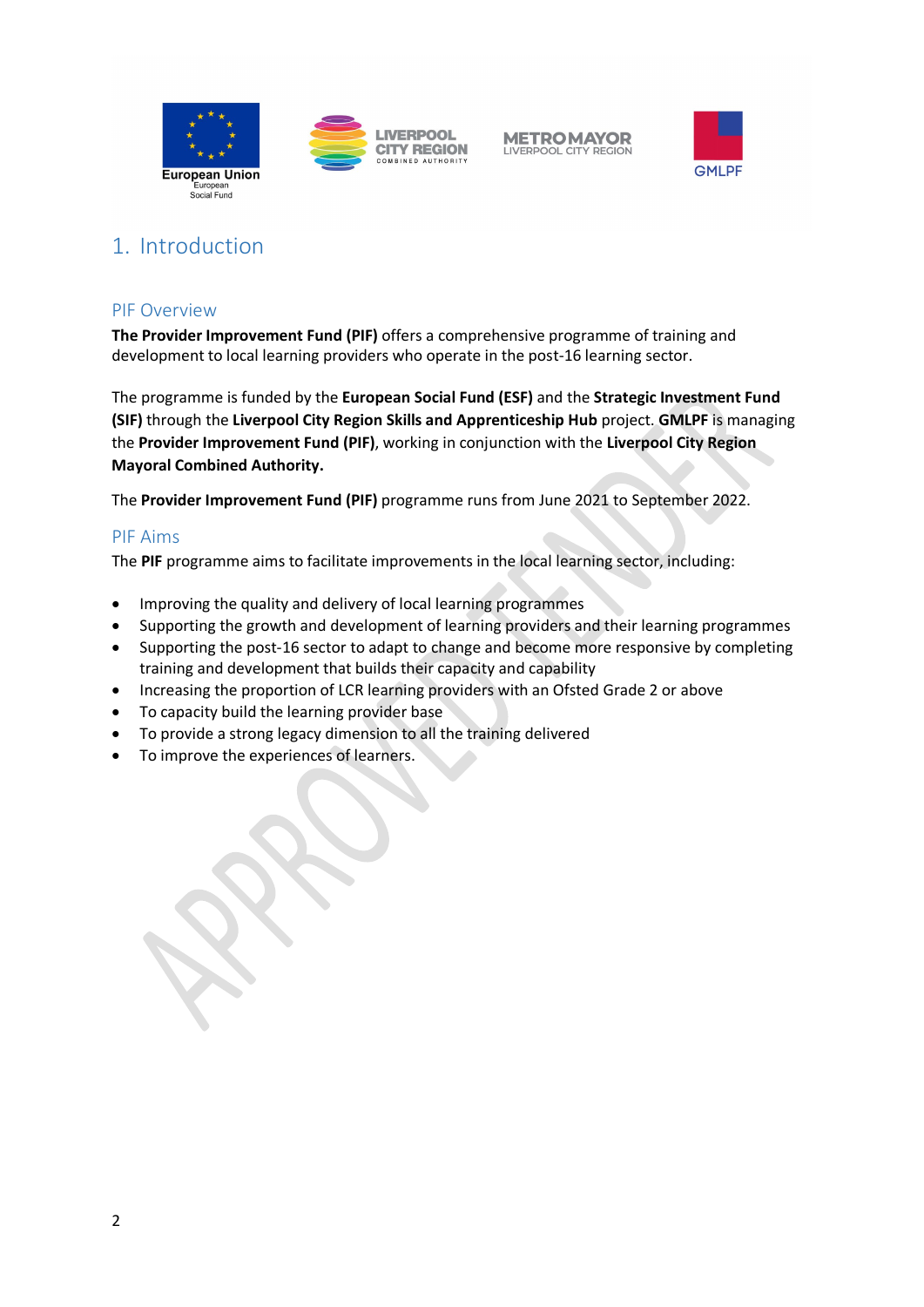



# 2. Tender Opportunity

# Title

### **UTN 22 Suicide Awareness and Intervention Training**

# Overview

Following the success of the previous two workshops, GMLPF wishes to appoint an experienced supplier to deliver additional **Suicide Awareness and Intervention Training** sessions for LCR-based providers. This is in response to demand from local learning providers and reflects learning provider feedback about the increase in learners presenting with poor mental health.

The training must enable participants to build awareness of suicide and related issues in the learning sector. In particular:

- improve their understanding that suicide is preventable
- help them recognise suicidal thinking and behaviours
- provide them with the tools and knowledge to support learners (and staff) who present with suicidal thoughts and behaviours

Recipients of this training will include safeguarding leads, tutors, managers, governors and other key staff in Liverpool City Region Learning Providers.

This **Suicide Awareness and Intervention training** will complement other safeguarding training undertaken by local learning providers. Purchasing this training on behalf of a group of learning providers and aggregating demand makes it more accessible to individual providers.

# Background

This training is a response to demand from local learning providers against a backdrop of increasing mental health issues and a reported rise in learners considering suicide, particularly younger learners.

According to the WHO, over 700,000 people die worldwide due to suicide, and many more attempt to end their lives. The WHO reports that suicide is the second leading global cause of death amongst 15 – 29-year-olds.

The Office for National Statistics reports that in England and Wales, there were 5224 suicides registered in 2020. Whilst this is lower than 2019 rates, this may be due to a delay in death registrations during the Covid pandemic. Meanwhile, evidence points to a sharp increase in selfharm and mental health distress caused by the lockdown. This means it is likely that we can expect to see suicide and attempted suicide rates increase in 2021 and 2022.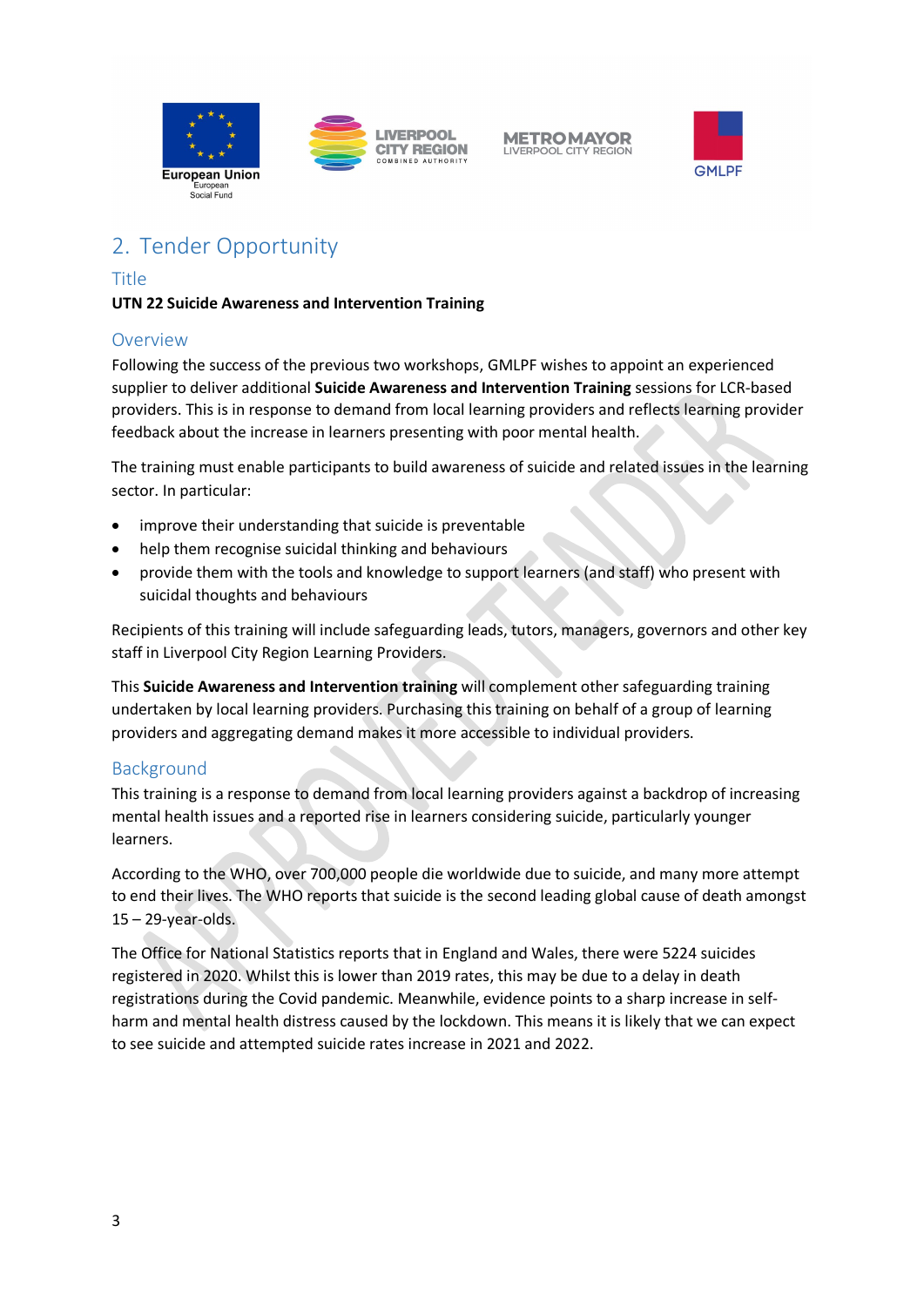



A report presented in 2020 by the Centre for Longitudinal Studies using data collected from participants in the Millenium Cohort Study outlines the following statistics relating to mental distress and suicidal behaviour amongst 17-year-olds in the UK:

#### • **High levels of severe mental health difficulties:**

The prevalence of high psychological distress is 16.1% (95% CI: 14.7, 17.7), 12-month prevalence of self-harm is 24.1% (95% CI: 22.6, 25.7) and lifetime attempted suicide is 7.4% (95% CI: 6.6, 8.3).

#### • **Stark Gender differences:**

Prevalences of mental health difficulties are consistently higher among females than males: 22.1% of females and 10.1% of males experienced high psychological distress, 28.2% of females and 20.1% of males self-harmed, and 10.6% of females and 4.3% of males attempted suicide.

#### • **Large inequalities:**

Females, White adolescents, sexual minorities and those from lower-income households have poorer mental health across most outcomes.

#### • **Increased risk among sexual minority adolescents:**

There are stark inequalities by sexuality, with over half (55.8%) of LGB+ young people reporting selfharming in the last year and 21.7% of LGBT+ young people having attempted suicide.

*(Source: Patalay, P. and Fitzsimons, E. (2020). Mental ill-health at age 17 in the UK: Prevalence of and inequalities in psychological distress, self-harm and attempted suicide. London: Centre for Longitudinal Studies)*

In the Liverpool City Region, learning providers report that self-harm and suicide are becoming a significant concern that impedes individuals' ability to learn, remain active and engaged in learning, achieve, and progress in life.

While suicide is a serious social and public health problem, experts agree that many suicides are preventable with timely and knowledgeable interventions. However, many learning providers have limited skills and experience in this area, making suicide awareness and intervention an ideal focus for the Provider Improvement Fund.

The training must provide learning providers with the basic skills and knowledge to identify someone at risk of suicide. In addition, it should develop their confidence to support learners, keep them safe using appropriate interventions, and keep them actively engaged in learning, positively impacting their mental health. The training should provide tools and understanding to enable learning providers to address suicide prevention as part of their safeguarding strategy.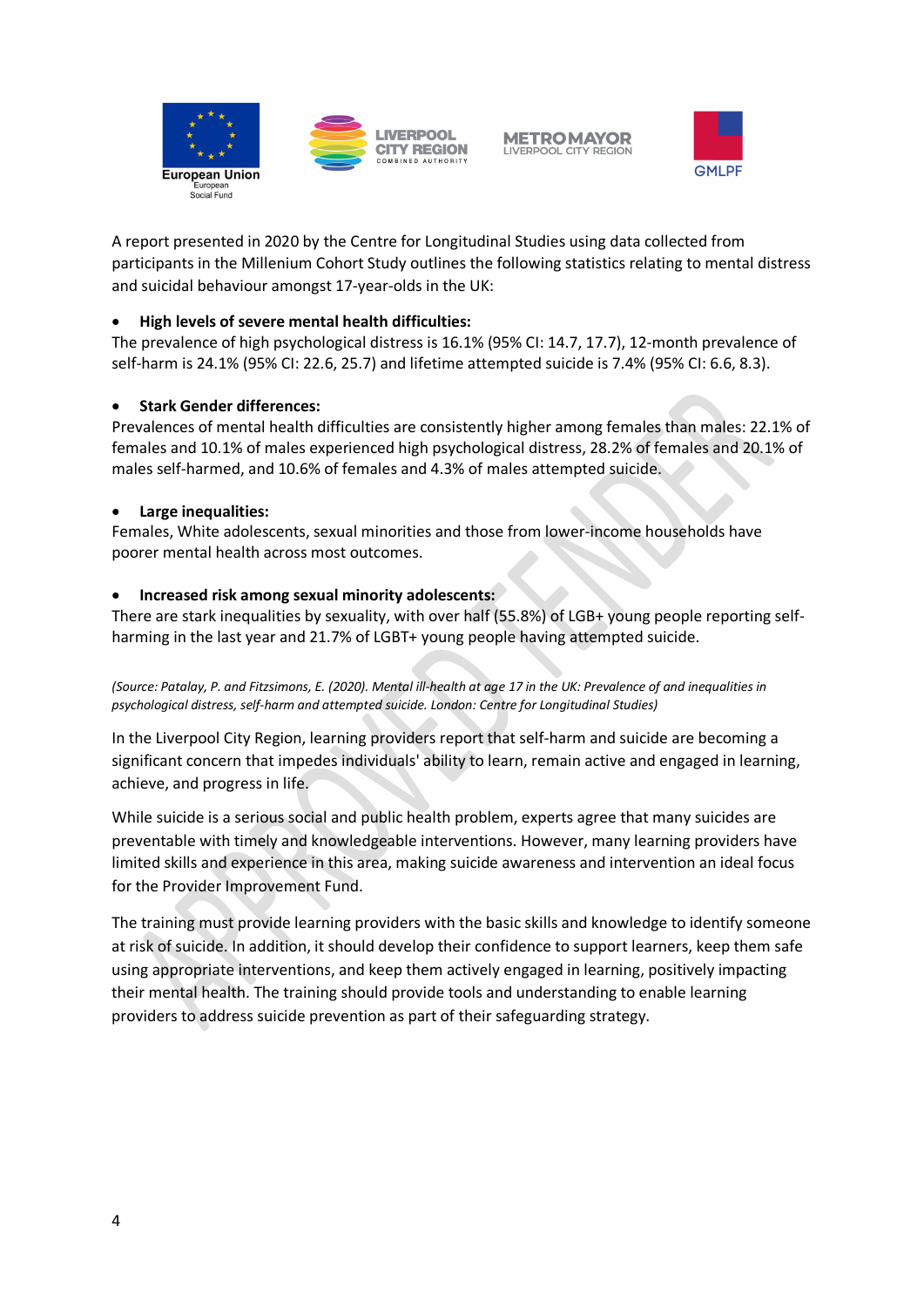



# 3. Tender specifics

GMLPF invites suitably experienced and qualified organisations to tender to deliver **Suicide Awareness and Intervention Training.**

# Requirements

We wish to procure the delivery of two one-day workshops in **mid-July** 2022 and **early August** 2022 for groups of 8 to 10 participants (Liverpool City Region learning provider staff), enabling them to understand this vital topic and subsequently roll out appropriate policies and procedures to support improvements in the safeguarding of learners. The training could be accredited, unaccredited or a combination of the two.

Where the training is accredited and participants undertake post-course assignments or assessments, we expect the trainer to promote the benefits of completing the qualification. The trainer should do this during the delivery of the course.

In detail:

#### *Volume*

We wish to procure the delivery of two one-day training workshops for between 8 and 10 participants.

#### *Focus*

We are looking for a training programme that builds a provider's capability and capacity to understand Suicide Awareness and Interventions to develop and embed appropriate measures within their organisations.

#### *User-focus*

GMLPF will work with the chosen supplier to tailor this CPD programme's content to meet local learning providers' needs. We welcome innovation in designing and delivering this training programme, including a robust interactive dimension.

#### *Delivery*

We anticipate that delivery of the learning could be face-to-face or virtual, with a preference for learners to undertake assessments upon completion of the training and complete an accredited qualification.

# *Emphasis*

The emphasis is on training participants to become champions of mental health, providing their organisations with informed guidance about suicide awareness, and acting as a central point of contact for staff.

#### *Take away*

The supplier should provide participants with a resource pack to take away from the course, incorporating guidance, slides, notes and tips that they can use to deliver training themselves.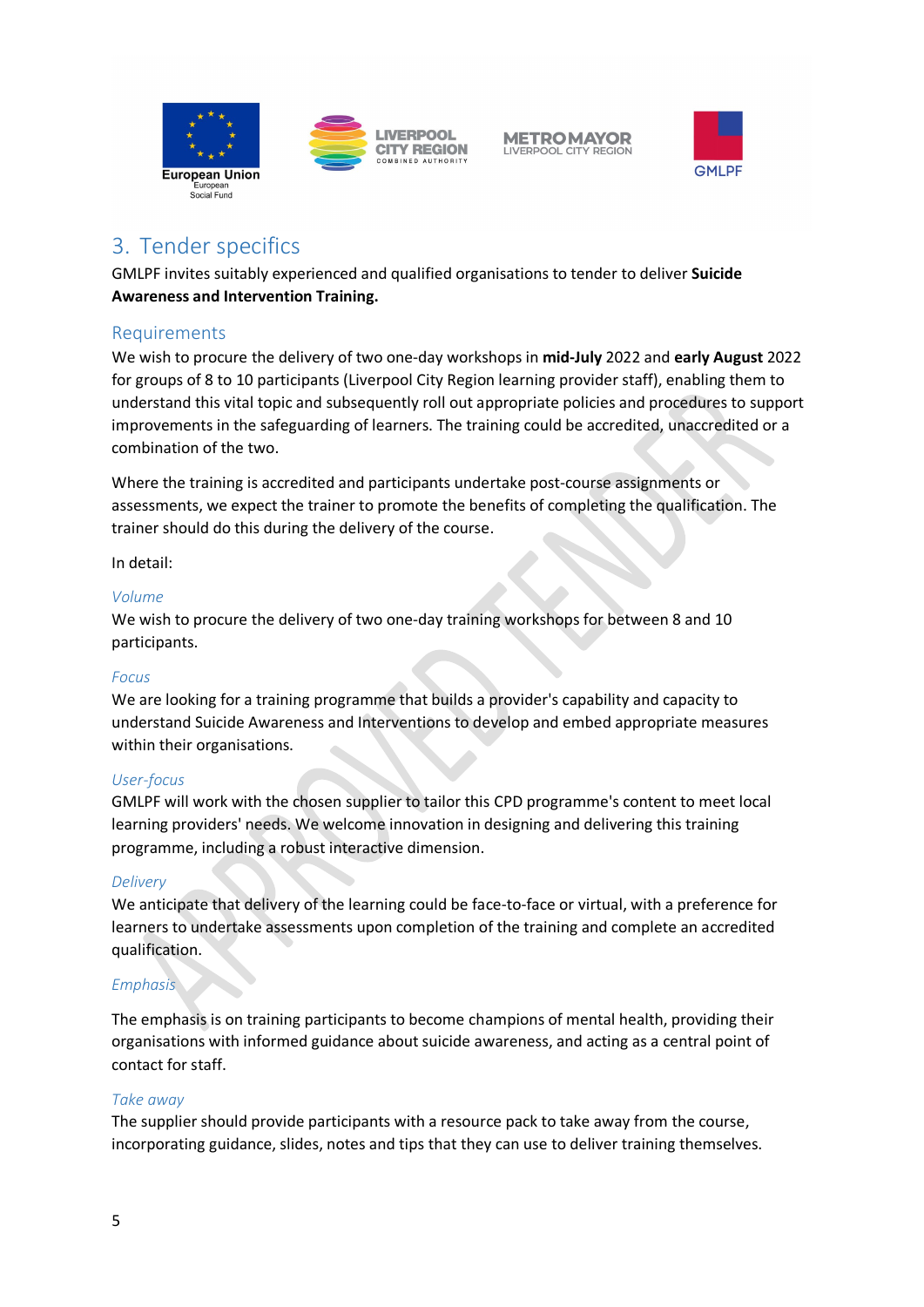





### Pre-course

Before the course takes place, we anticipate a period of collaboration between the chosen supplier and GMLPF (which can be factored into the course costing) where together, we will:

- Ensure the structure and content of the training programme are appropriate to the local learning provider market.
- Agree on exact dates of training in July and August
- Circulate pre-course paperwork required for evidence requirements
- Decide on an appropriate participant pack of support materials to take away

GMLPF will actively promote the training sessions locally to generate demand. We will also manage the booking/registration process.

# Content

Details about a *potential* model and what themes it might focus on are detailed below. GMLPF is looking for suppliers to suggest creative content and curriculum and incorporate other relevant themes such as equal opportunities, social inclusion and sustainable development. These themes will be assessed as part of the tender appraisal process.

The Suicide Awareness and Intervention training programme should ideally cover the following nonexhaustive list of topics, contextualised for providers of learning as far as possible:

- The prevalence of suicide in the UK what statistics tell us, and how we might expect the Covid pandemic to have impacted, with reference to any local knowledge and statistics
- The stigma of suicide and how this challenges timely interventions
- Recognising suicidal thoughts and behaviours amongst learners
- Causes of suicidal thoughts
- Suicide, safeguarding and risk assessment
- Suicidal behaviour how to intervene?
- How different sectors of the community may be more at risk of suicide
- Working with partners and referral agencies ensuring support is offered

#### The training must:

- Build personal knowledge
- Drive organisational change
- Improve the safeguarding and support of learners
- Build organisational capacity and capability, equipping learning providers to address this sensitive issue in an effective and timely manner

Our preference is for training that supports learners to work towards and achieve an accredited qualification. We expect the chosen supplier to help GMLPF maximise the number of employees in learning providers with accredited and recognised qualifications.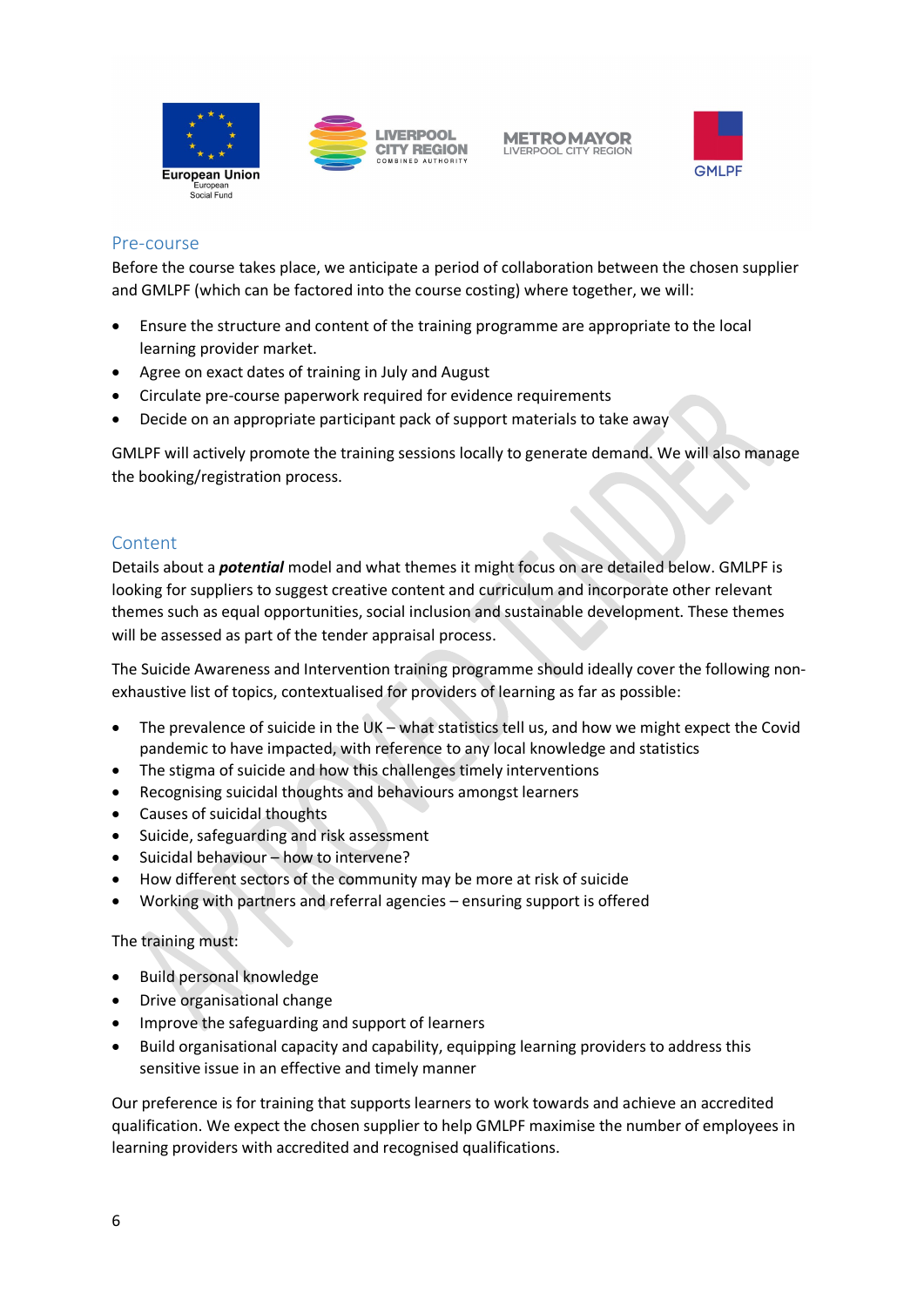

**LIVERPOOL CITY REGION** 

**METRO MAYOR**<br>LIVERPOOL CITY REGION



We expect the training programme to make provision for discussion and consideration of the sectors of the community that learning providers support, e.g. apprentices, individuals with additional learning needs etc

#### Post-course

Participants will need to complete a post-course questionnaire. GMLPF will provide the evaluation forms, but the provider must ensure participants complete them at the end of the training session.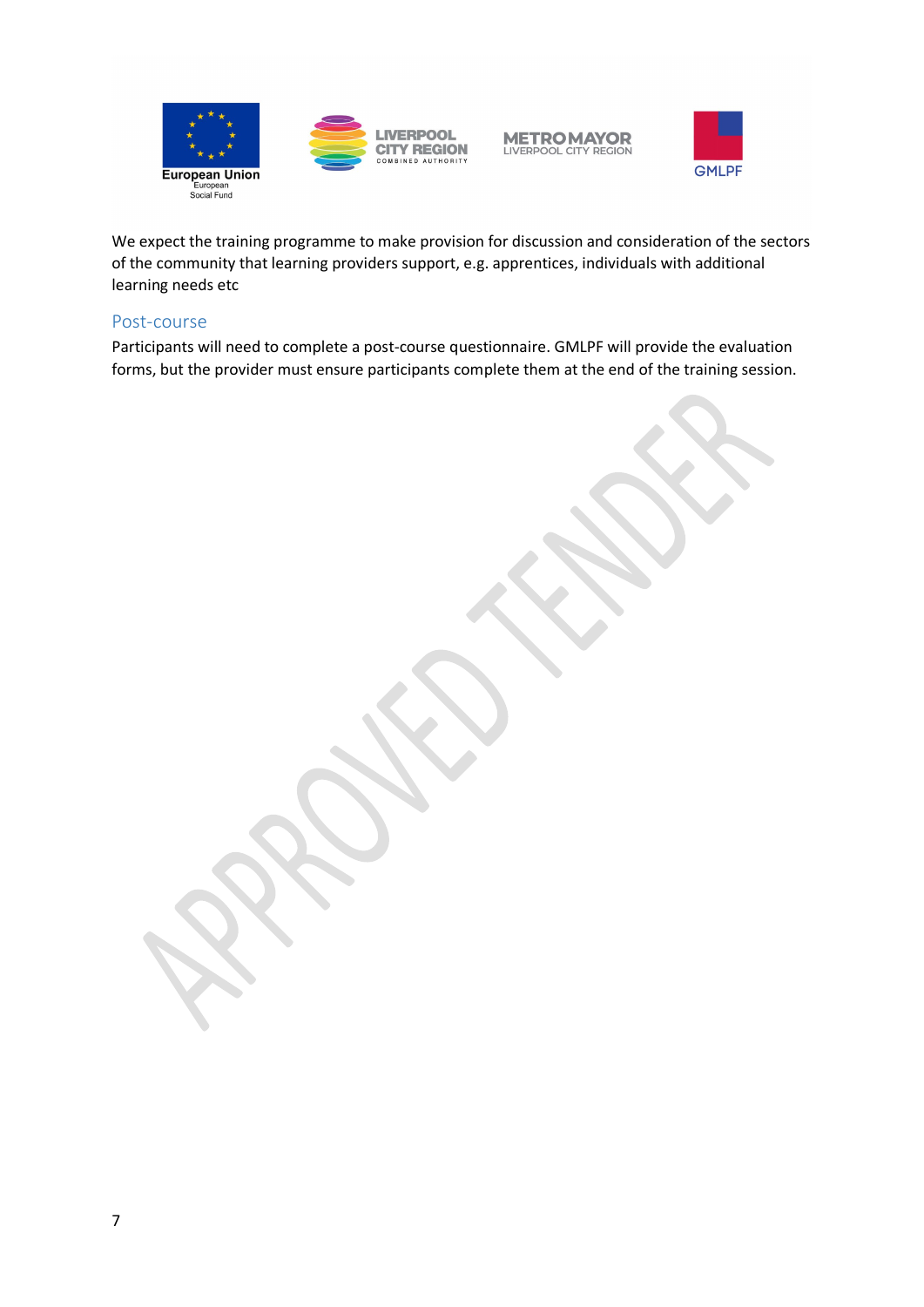



# **Costings**

The total budget for this training is £5760 (or £4800 plus VAT for VAT registered organisations). We expect that tenders offering delivery of courses that lead to training accreditation will attract a premium and be more expensive than those that don't.

The budget has been calculated to cover two full-day workshops, including providing training materials, assessment (if appropriate) and production of all funding evidence.

GMLPF will meet room hire and associated light refreshments costs for face-to-face learning, but all other expenses should be covered by the above budget.

Tendering organisations should know that the programme is supported by ESF and SIF. Therefore you will be required to capture and provide participant information, i.e. learner enrolment forms, learning plans, timesheets, and evaluation forms, as part of the delivery of the programme. Examples of the paperwork to be completed are attached in appendix A. Payment will be made upon successful and complete delivery of this paperwork alongside a claim and invoice.

# Sub-Contracting

This project is ESF and SIF funded; therefore, *no further sub-contracting is permitted.*

Suppliers can use associates in the delivery of this project, provided an associate contract or agreement is in place between the supplier and their associate(s). Suppliers must reference this in their tender submission, i.e. details of staff who will be used to deliver the training. You will be asked to provide copies of associate contracts.

# Submission of Tender

Please read this guidance document carefully, in addition to the **PIF Tender Evaluation Methodology** document. To submit your proposal, you must use the **PIF Supplier Questionnaire and Tender Response** form. You must also complete and submit the **PIF Tender References** form.

The **PIF Supplier Questionnaire and Tender Response** has two sections:

#### • **Section 1 - Supplier Details and Due Diligence**

Organisations interested in tendering for this opportunity should note that we can only contract with organisations that will be able to provide evidence of having the following:

- **Insurance cover** (see Question 2): Public liability, professional indemnity, and employer's liability are all required. However, if the tendering organisation does not employ staff (i.e. sole trader), then employers liability insurance is not required.
- **Financial evidence** (see Question 2): Acceptable forms of financial evidence are listed on the PIF Supplier Questionnaire and Tender Response form**.**